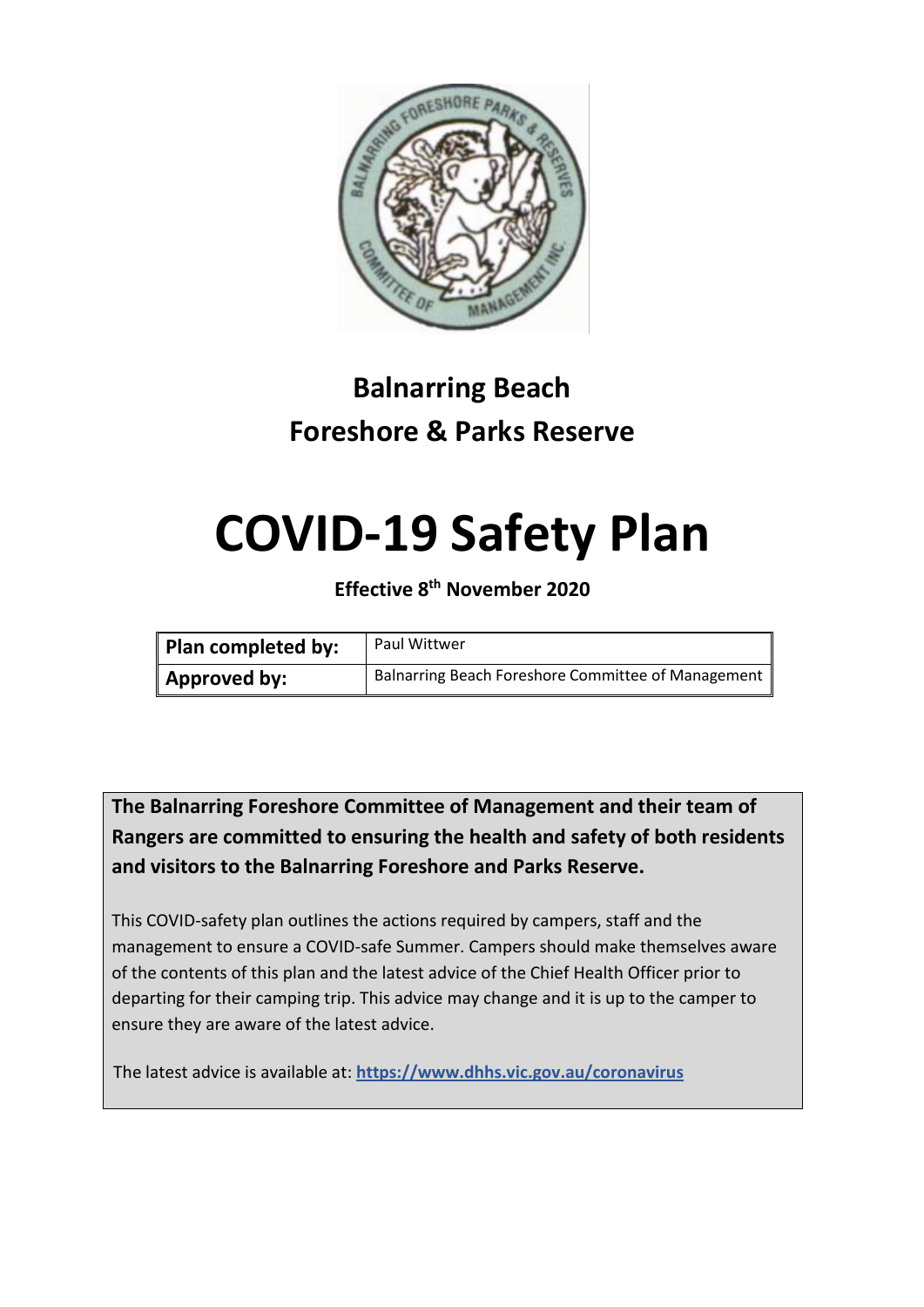## **REQUIREMENTS FOR CAMPERS**

| <b>REQUIREMENT</b>                                 | <b>PROCEDURE</b>                                  |
|----------------------------------------------------|---------------------------------------------------|
| Wellbeing of campers and the community             |                                                   |
| Campers are to follow the latest advice of the     | Campers should make themselves aware of           |
| <b>Chief Health Officer and Foreshore Rangers</b>  | the latest advice on a Covid-safe summer at:      |
| whilst camping on the Foreshore.                   | https://www.coronavirus.vic.gov.au/how-we-        |
|                                                    | live                                              |
| <b>Campers must provide contact tracing</b>        | Campers must sign in on, or prior to, arrival     |
| information for all campers in their group prior   | using the Balnarring Foreshore QR code.           |
| to setting up their campsite on the reserve.       | Campers should screenshot their registration      |
|                                                    | to display when asked by Rangers.                 |
| Campers who are unwell with symptoms               | Anyone staying in the Park who show signs of      |
| consistent with COVID-19 must not enter the        | any respiratory illness will be required to self- |
| camping grounds or, if present camping must        | isolate at home.                                  |
| leave the reserve immediately. You must            | Close contacts including all those booked on      |
| immediately get tested and isolate at home until   | the same site will be required to leave and       |
| they have received their result.                   | return to their usual place of residence.         |
| Campers are responsible for the safety of          | Campers should bring their own supplies of        |
| themselves and their group. They should ensure     | hand sanitiser, wash hands regularly with hot     |
| all members of their group observe advice          | soapy water.                                      |
| regarding social distancing, hand sanitising,      | Campers must carry a mask, observe social         |
| density limits in toilets and use a mask when      | distancing at all times and wear the mask         |
| social distancing is not possible.                 | when it is not possible to do so.                 |
| Campers must not allow visitors to enter the       | Rangers will be undertaking regular patrols of    |
| camping reserves. You may meet visitors at the     | the camping grounds to ensure only                |
| beach or other areas of the reserve however        | registered campers are on the reserves.           |
| visitors are not permitted to enter the camping    |                                                   |
| reserves.                                          |                                                   |
| Campers failing to comply with either the Chief    | Campers who do not comply with the                |
| Health Officer's or a Ranger's direction will have | directions above will be directed to leave the    |
| their camping permit revoked.                      | camping grounds by a Ranger.                      |
|                                                    | Campers will receive written notification of      |
|                                                    | the revocation of their camping permit and        |
|                                                    | will need to leave the camping grounds            |
|                                                    | immediately. Failure to comply may result in      |
|                                                    | action by Victoria Police including fines up to   |
|                                                    | \$1652 for each person.                           |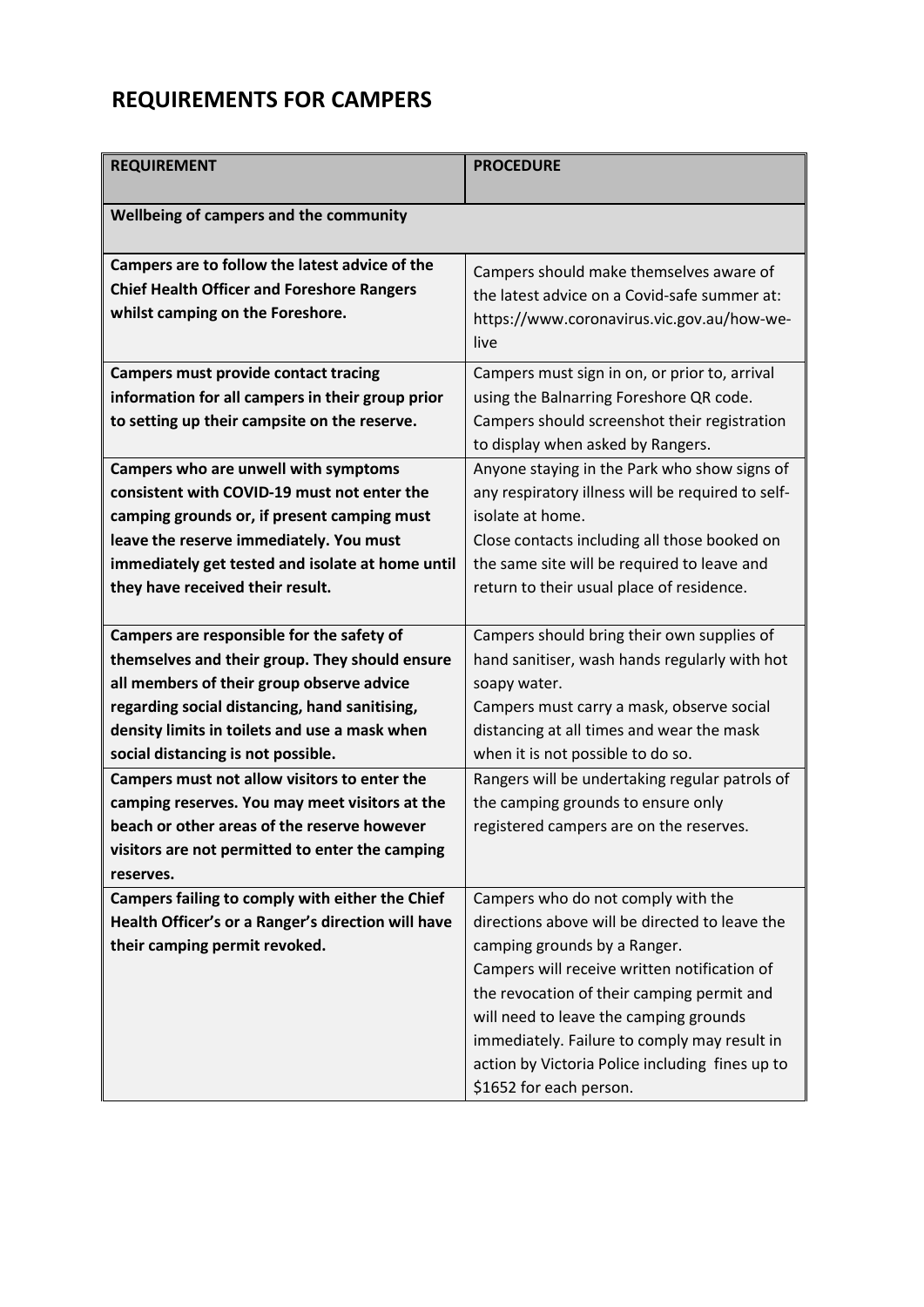### **REQUIREMENTS FOR BALNARRING FORESHORE**

Requirements for the workplace and the actions that will be put in place to keep customers and workers safe.

| <b>REQUIREMENT</b>                                 | <b>PROCEDURE</b>                                  |
|----------------------------------------------------|---------------------------------------------------|
|                                                    |                                                   |
| <b>Wellbeing of staff and customers</b>            |                                                   |
|                                                    |                                                   |
| Advise staff and visitors who are unwell with      | Refer to the flowchart for the procedure to be    |
| symptoms consistent with COVID-19 to               | followed in the event of a guest or staff         |
| immediately get tested and to stay at home         | member who shows signs of any respiratory         |
| until they have received their result.             | illness.                                          |
| Guests/employees who become ill with               | Anyone staying in the Park who show signs of      |
| respiratory symptoms will be asked to leave the    | any respiratory illness will be required to self- |
| reserve and isolate at home.                       | isolate at home. Close contacts includina all     |
|                                                    | those booked on the same site will be             |
|                                                    | required to leave and return to their usual       |
|                                                    | place of residence.                               |
| Provide staff, volunteers and guests with          | Appropriate signage will be located in the        |
| relevant information to prevent the spread of      | amenity blocks, the office and emailed to         |
| COVID-19.                                          | campers prior to arrival.                         |
| Signage will be placed at entry/exit points of all | Signage is located at the Park office entrance,   |
| communal facilities to provide guests and staff    | together with the Parks three amenity blocks,     |
| with relevant information to prevent the spread    | three laundry facilities and one camp kitchen.    |
| of COVID-19.                                       |                                                   |
| Display conditions of entry to the park on         | Our website and social media will be updated      |
| website and social media.                          | with the latest advice for campers.               |
| <b>Consider flexible booking policies where</b>    | Campers will be able to defer or cancel their     |
| customers cancel due to COVID-19 factors.          | bookings without penalty.                         |
| <b>Hygiene and cleaning</b>                        |                                                   |
|                                                    |                                                   |
| Cleaning supplies, liquid soap, running water,     | The Parks amenity blocks, laundry facilities      |
| alcohol-based hand rub and hand dryers are to      | and camp kitchen have automated alcohol-          |
| be provided at entrances/exits to communal         | based hand sanitiser at each doorway. These       |
| facilities.                                        | must be used prior to entering the facilities.    |
| Hand washing facilities are adequately stocked     | Areas which contain hand washing facilities,      |
| with liquid soap and paper towel or hand dryers    | such as Amenity Blocks, will be checked and       |
| and these are kept clean and in good working       | stocks of liquid soap will be maintained daily.   |
| order.                                             |                                                   |
| Communal facilities must be kept clean and         | Amenity Blocks are cleaned daily and during       |
| hygienic. Frequently touched surfaces, such as     | high tourist periods will be cleaned a            |
| kitchens, bathrooms, door handles and light        | minimum of twice daily. The Park's laundry        |
| switches, will be routinely cleaned to reduce      | facilities will be cleaned at least daily.        |
| contamination.                                     | Cleaning activities will be recorded and          |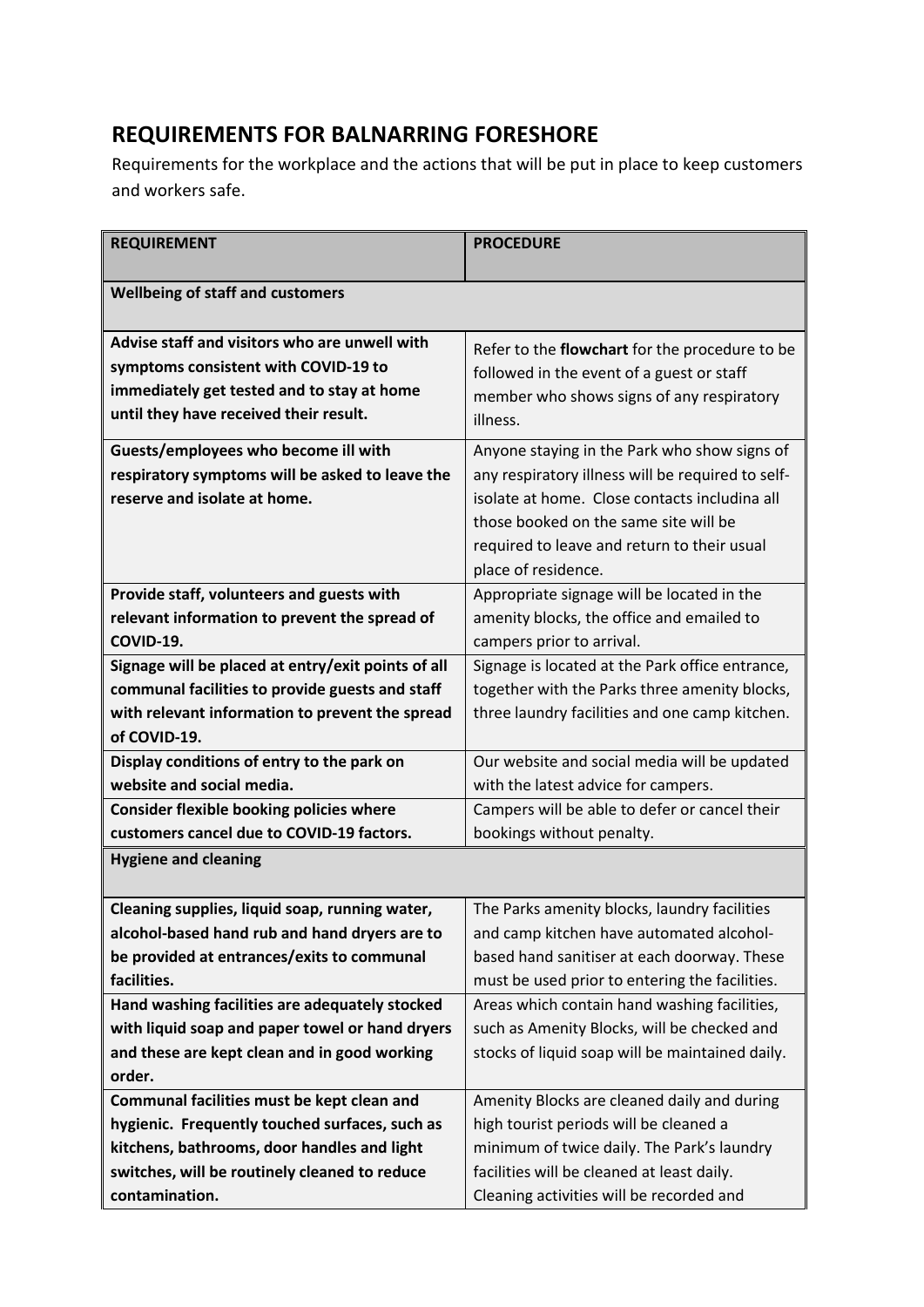|                                                 | displayed at each facility.                     |
|-------------------------------------------------|-------------------------------------------------|
| Staff are to wear gloves when cleaning and wash | Staff will be provided with disposable gloves   |
| hands thoroughly before and after with soap     | to wear when cleaning facilities.               |
| and water.                                      |                                                 |
| Good respiratory hygiene practices will be      | Staff will be provided with surgical grade face |
| promoted.                                       | masks to wear whilst at work.                   |
|                                                 |                                                 |
| Encourage contactless payment options.          | Request payment from either credit card or      |
|                                                 | electronic funds transfer.                      |
| <b>Physical distancing</b>                      |                                                 |
|                                                 |                                                 |
| Ensure and communal areas where people          | Appropriate signage reminding guests of the     |
| gather, such as kitchen facilities, maintain    | spacing requirement will be posted at amenity   |
| capacity limits of one person per 4 square      | blocks, laundries and camp kitchen.             |
| metres and appropriate physical distancing of   |                                                 |
| 1.5 metres wherever practicable.                |                                                 |
|                                                 |                                                 |
| Businesses should introduce a mandatory rule of | Appropriate signage reminding guests of the     |
| 1.5m social distancing excluding a 'household   | spacing requirement will be posted in the       |
| unit'. Those outside the 'household unit' must  | Parks amenity blocks and laundry facilities.    |
| observe this 1.5m rule unless relevant health   |                                                 |
| directives authorize this to cease.             |                                                 |
|                                                 |                                                 |
| Where reasonably practicable, ensure staff      | Signs are in place to ensure all staff observe  |
| maintain 1.5 metres physical distancing at all  | social distancing requirements at work.         |
| times, including meal breaks and in office.     |                                                 |
| Use telephone or video for essential meetings   | Monthly committee meetings to continue via      |
| where practical.                                | video conferencing.                             |
| Review regular deliveries and request           |                                                 |
| contactless delivery and invoicing where        |                                                 |
| practical.                                      |                                                 |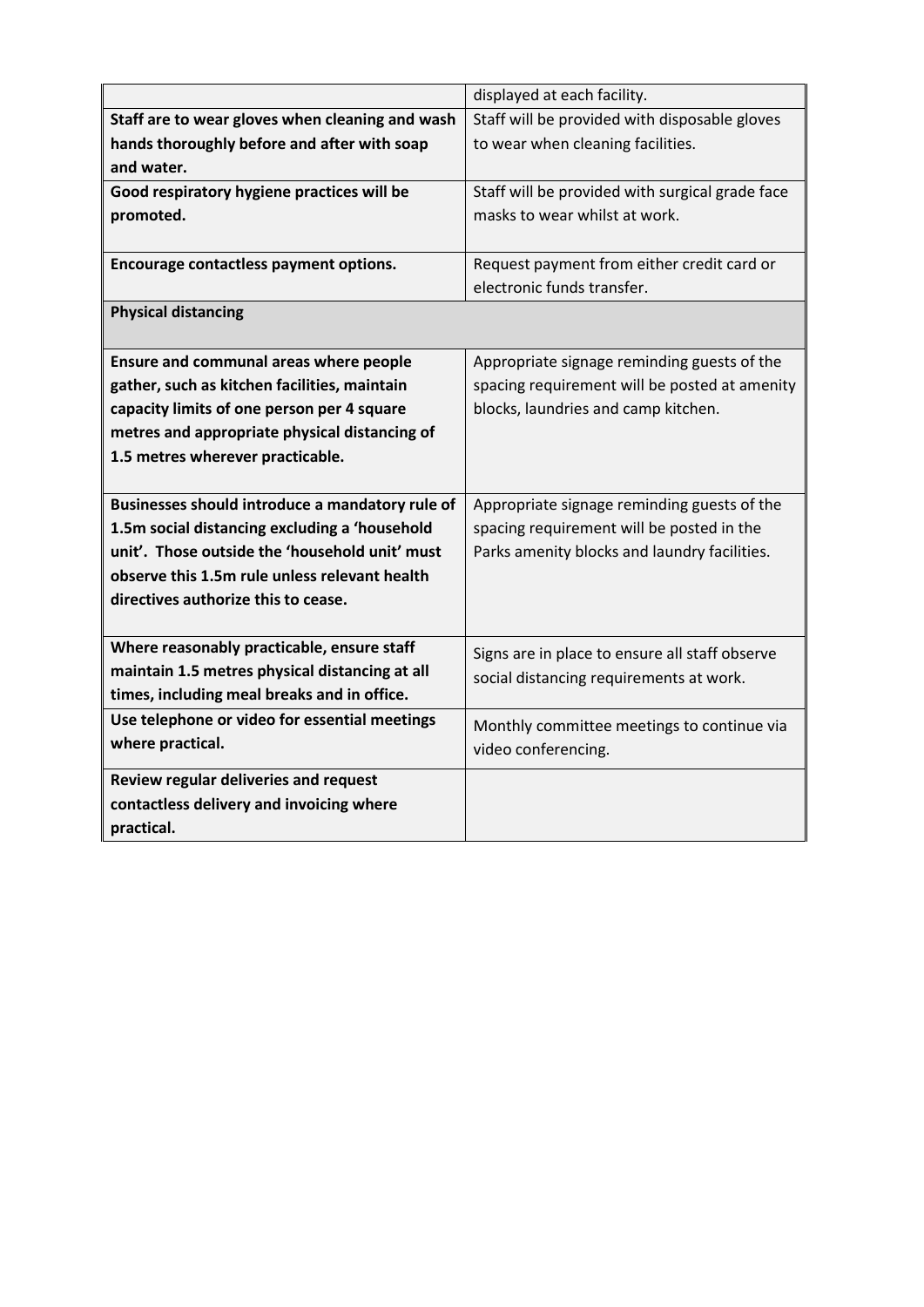# **Balnarring Beach Foreshore & Parks Reserve**

# **PROCEDURE TO BE FOLLOWED IN THE EVENT OF A GUEST OR STAFF MEMBER WHO SHOWS SIGNS OF ANY RESPIRATORY ILLNESS**

Remove guest or staff to an area which is at least 2 metres away from other people and communal areas. If results are positive, follow advice from the Department of Health and Human Services for **Management of a confirmed case at your workplace.** (See below) Call the Victorian Caronavirus hotline **[1800](tel:1800%20675%20398) 675 398**, or call 000 if it is an emergency. If not an emergency, the individual will be asked to go directly to the closest testing location, and then isolate at home until they receive their results. In the case of an emergency, the individual should remain in an isolated area until an ambulance arrives. They should avoid touching people, surfaces and objects and should cover their mouth and nose with a disposable tissue when they cough or sneeze and put the tissue directly into a bin. If they do not have any tissues available, they should cough and sneeze into the crook of their elbow.